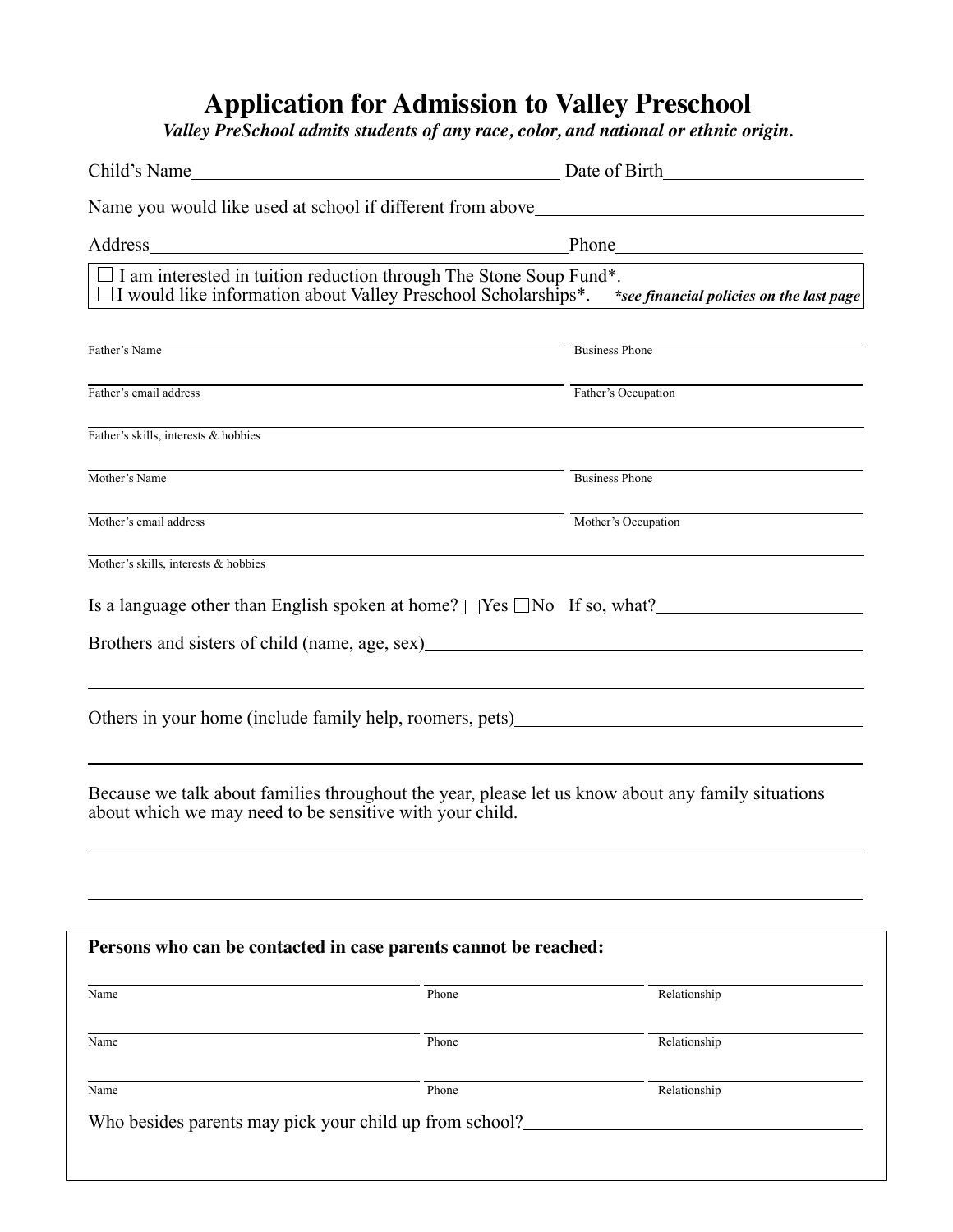*Preschool children show many different patterns of behavior. It will help us to know your child and to give him or her the help he or she may need if you can give us a fairly complete picture of his or her typical interests and behavior.*

Briefly describe your child's personality or temperament (quiet, active, sensitive, etc.)

| What situations are upsetting or frightening to your child?                                                                                            |
|--------------------------------------------------------------------------------------------------------------------------------------------------------|
|                                                                                                                                                        |
| What are his/her ways of meeting anxiety, disappointment, or conflict? (Please include behaviors such<br>as thumb sucking, tantrums, withdrawal, etc.) |
|                                                                                                                                                        |
| Does (s) he recover: $\Box$ slowly? $\Box$ fairly quickly? $\Box$ quickly?                                                                             |
| In what ways can adults help him/her recover?___________________________________                                                                       |
|                                                                                                                                                        |
| What reaction do you anticipate from your child when you leave during the first few weeks of school?                                                   |
| ,我们也不会有什么。""我们的人,我们也不会有什么?""我们的人,我们也不会有什么?""我们的人,我们也不会有什么?""我们的人,我们也不会有什么?""我们的人                                                                       |
| How does your child typically respond to correction or discipline?                                                                                     |
| What are your child's favorite toys or types of play activities?<br><u>Letting</u>                                                                     |
| ,我们也不能在这里的时候,我们也不能在这里的时候,我们也不能会在这里的时候,我们也不能会在这里的时候,我们也不能会在这里的时候,我们也不能会在这里的时候,我们也                                                                       |
| How often and in what setting does your child play with other children?                                                                                |
|                                                                                                                                                        |
| Does your child have imaginary play companions?__________________________________                                                                      |
|                                                                                                                                                        |
| Has your child had previous school experience? If so, where and for how long?                                                                          |
|                                                                                                                                                        |
| What do child and his/her mother enjoy doing?___________________________________                                                                       |
| What do child and his/her father enjoy doing together?                                                                                                 |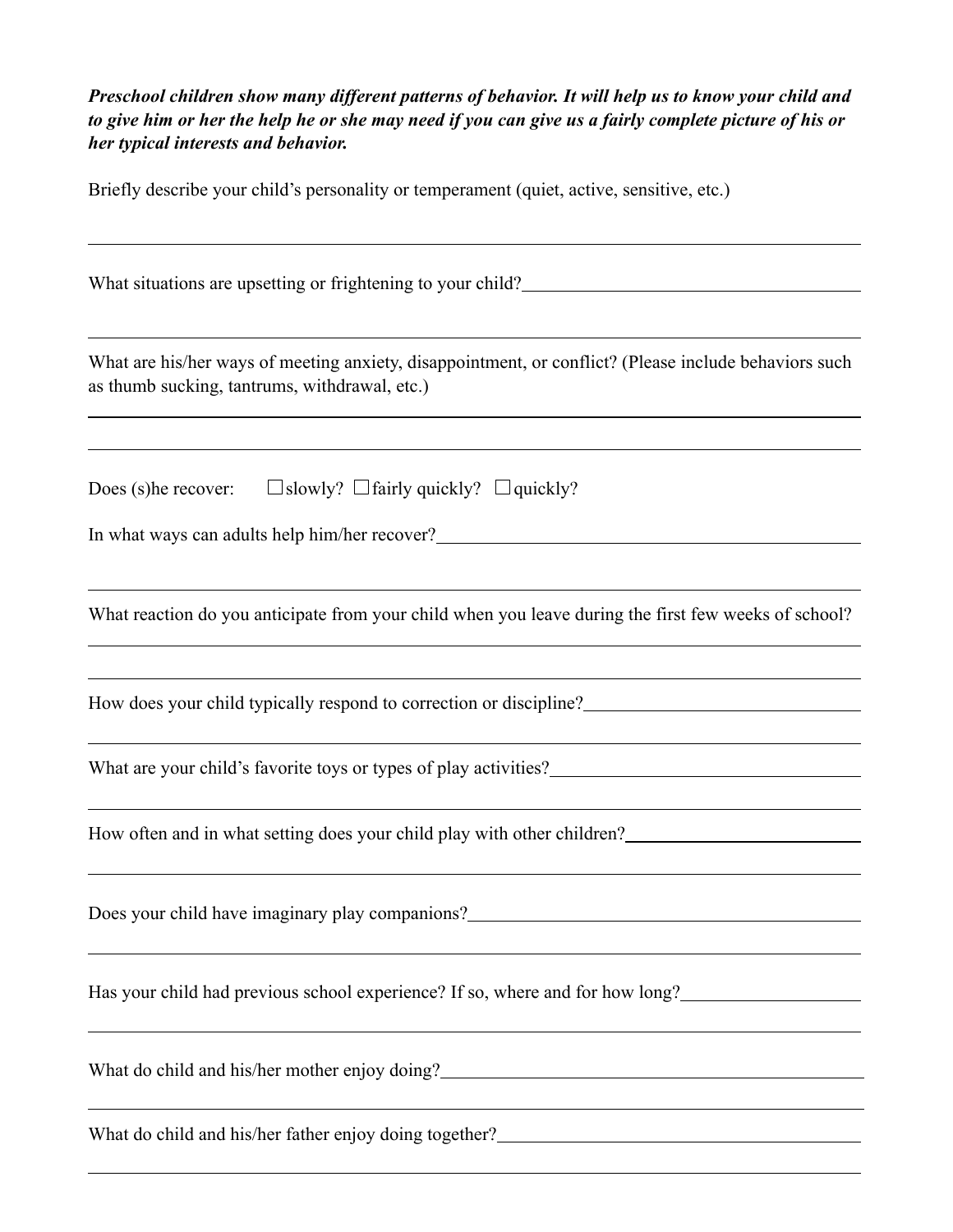| What things do you especially enjoy about your child? |  |  |  |
|-------------------------------------------------------|--|--|--|

 $\overline{a}$ 

 $\overline{a}$ 

 $\overline{a}$ 

 $\overline{a}$ 

 $\overline{a}$ 

What would you like your child to gain from a PreSchool experience?

Comment on any unique experiences your child has had or anything outstanding in his/her behavior or situation that we should know about.

# **MEDICAL INFORMATION**

| Child's Name     |                                                                                                                                                                                                                                         |
|------------------|-----------------------------------------------------------------------------------------------------------------------------------------------------------------------------------------------------------------------------------------|
|                  |                                                                                                                                                                                                                                         |
|                  |                                                                                                                                                                                                                                         |
| Local physician: | If this physician cannot be reached, what action should be taken in an emergency?<br><b>Emergency hospital:</b><br><u> 1989 - Andrea Santa Alemania, amerikana amerikana amerikana amerikana amerikana amerikana amerikana amerikan</u> |
|                  | List any allergies                                                                                                                                                                                                                      |
|                  | Is there any medical information or any physical limitation we or emergency responders should know?                                                                                                                                     |

### *ATTACH A PHOTOCOPY OF YOUR CHILD'S OFFICIAL IMMUNIZATION RECORD OR HAVE THE INFORMATION BELOW FILLED OUT AND SIGNED BY FAMILY PHYSICIAN.*

If there is any medical or religious reason immunizations have not been completed, please describe: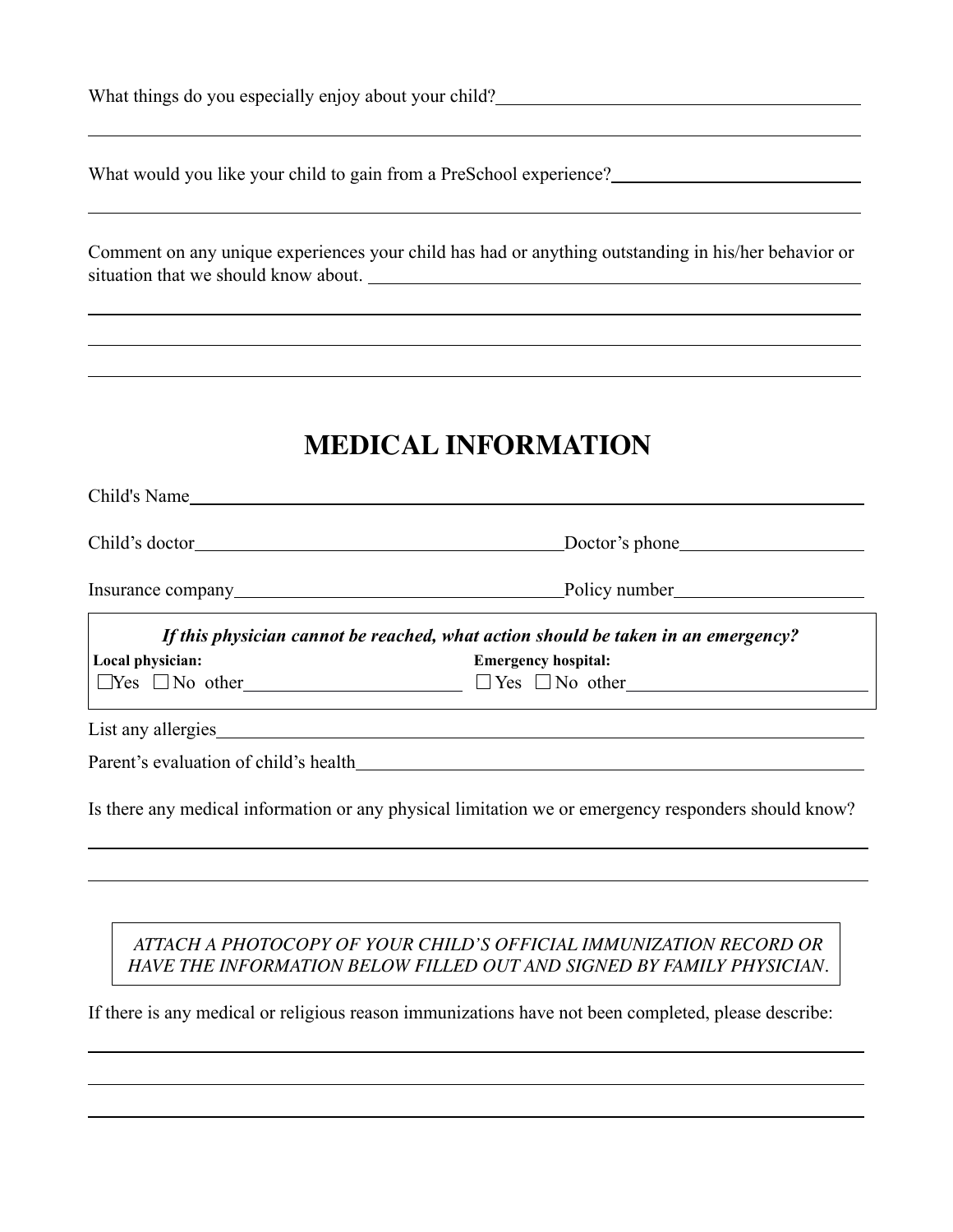### Survey for Possible VPS Expansion!

We are committed to keeping a three  $1/2$  days option for families who find that best meets their needs.

However, in response to a need for more child care in our area, Houghton Wesleyan Church is looking into the possibility and feasibility of expanding our Valley Preschool program to include other ages of children and options for care extended beyond our traditional VPS hours and days. Currently, due to licensing requirements, we are unable to offer a program longer than a total of three hours, but if there is enough interest in extended care options we can design a program, move forward with the licensing process if needed for the program, and do some hiring to be able to be offer more options. Would you please take a few minutes to fill out this quick survey? We may have more questions in the next weeks as we work to determine needs for childcare.

I'm interested in care for the following times

Before care (8:00 a.m. - 9:00 a.m.)

After care  $(11:45 \text{ a.m. - p.m.})$ \_\_\_\_\_Tuesdays and/or Thursdays (times \_\_\_\_\_\_\_\_\_\_\_\_\_\_\_\_\_\_\_\_\_\_\_\_\_\_\_\_\_\_\_\_\_\_\_\_\_\_\_\_)

I'm interested in care options for the following ages

- For my child(ren) ages two (by Sept. 1, 2022) through five
- \_\_\_\_\_ For my child under two (who will turn 2 after Sept. 1, 2022)
- For my school age child(ren) ages

Would it be helpful to you to have VPS/care available beyond our traditional school year (September-May)? If so, what would work well for your family?

 $\mathcal{L}_\text{max}$  , and the contribution of the contribution of the contribution of the contribution of the contribution of the contribution of the contribution of the contribution of the contribution of the contribution of t

 $\mathcal{L}_\mathcal{L} = \{ \mathcal{L}_\mathcal{L} = \{ \mathcal{L}_\mathcal{L} = \{ \mathcal{L}_\mathcal{L} = \{ \mathcal{L}_\mathcal{L} = \{ \mathcal{L}_\mathcal{L} = \{ \mathcal{L}_\mathcal{L} = \{ \mathcal{L}_\mathcal{L} = \{ \mathcal{L}_\mathcal{L} = \{ \mathcal{L}_\mathcal{L} = \{ \mathcal{L}_\mathcal{L} = \{ \mathcal{L}_\mathcal{L} = \{ \mathcal{L}_\mathcal{L} = \{ \mathcal{L}_\mathcal{L} = \{ \mathcal{L}_\mathcal{$ 

 $\mathcal{L}_\text{max}$  , and the contribution of the contribution of the contribution of the contribution of the contribution of the contribution of the contribution of the contribution of the contribution of the contribution of t

 $\mathcal{L}_\mathcal{L} = \{ \mathcal{L}_\mathcal{L} = \{ \mathcal{L}_\mathcal{L} = \{ \mathcal{L}_\mathcal{L} = \{ \mathcal{L}_\mathcal{L} = \{ \mathcal{L}_\mathcal{L} = \{ \mathcal{L}_\mathcal{L} = \{ \mathcal{L}_\mathcal{L} = \{ \mathcal{L}_\mathcal{L} = \{ \mathcal{L}_\mathcal{L} = \{ \mathcal{L}_\mathcal{L} = \{ \mathcal{L}_\mathcal{L} = \{ \mathcal{L}_\mathcal{L} = \{ \mathcal{L}_\mathcal{L} = \{ \mathcal{L}_\mathcal{$ 

 $\mathcal{L}_\mathcal{L} = \{ \mathcal{L}_\mathcal{L} = \{ \mathcal{L}_\mathcal{L} = \{ \mathcal{L}_\mathcal{L} = \{ \mathcal{L}_\mathcal{L} = \{ \mathcal{L}_\mathcal{L} = \{ \mathcal{L}_\mathcal{L} = \{ \mathcal{L}_\mathcal{L} = \{ \mathcal{L}_\mathcal{L} = \{ \mathcal{L}_\mathcal{L} = \{ \mathcal{L}_\mathcal{L} = \{ \mathcal{L}_\mathcal{L} = \{ \mathcal{L}_\mathcal{L} = \{ \mathcal{L}_\mathcal{L} = \{ \mathcal{L}_\mathcal{$ 

 $\mathcal{L}_\mathcal{L} = \{ \mathcal{L}_\mathcal{L} = \{ \mathcal{L}_\mathcal{L} = \{ \mathcal{L}_\mathcal{L} = \{ \mathcal{L}_\mathcal{L} = \{ \mathcal{L}_\mathcal{L} = \{ \mathcal{L}_\mathcal{L} = \{ \mathcal{L}_\mathcal{L} = \{ \mathcal{L}_\mathcal{L} = \{ \mathcal{L}_\mathcal{L} = \{ \mathcal{L}_\mathcal{L} = \{ \mathcal{L}_\mathcal{L} = \{ \mathcal{L}_\mathcal{L} = \{ \mathcal{L}_\mathcal{L} = \{ \mathcal{L}_\mathcal{$ 

What range of hourly rate would be affordable for you?

Please tell us anything else about your child care needs that you think would be helpful!

Name/Email address for follow up \_\_\_\_\_\_\_\_\_\_\_\_\_\_\_\_\_\_\_\_\_\_\_\_\_\_\_\_\_\_\_\_\_\_\_\_\_\_\_\_\_\_\_\_\_\_\_\_\_\_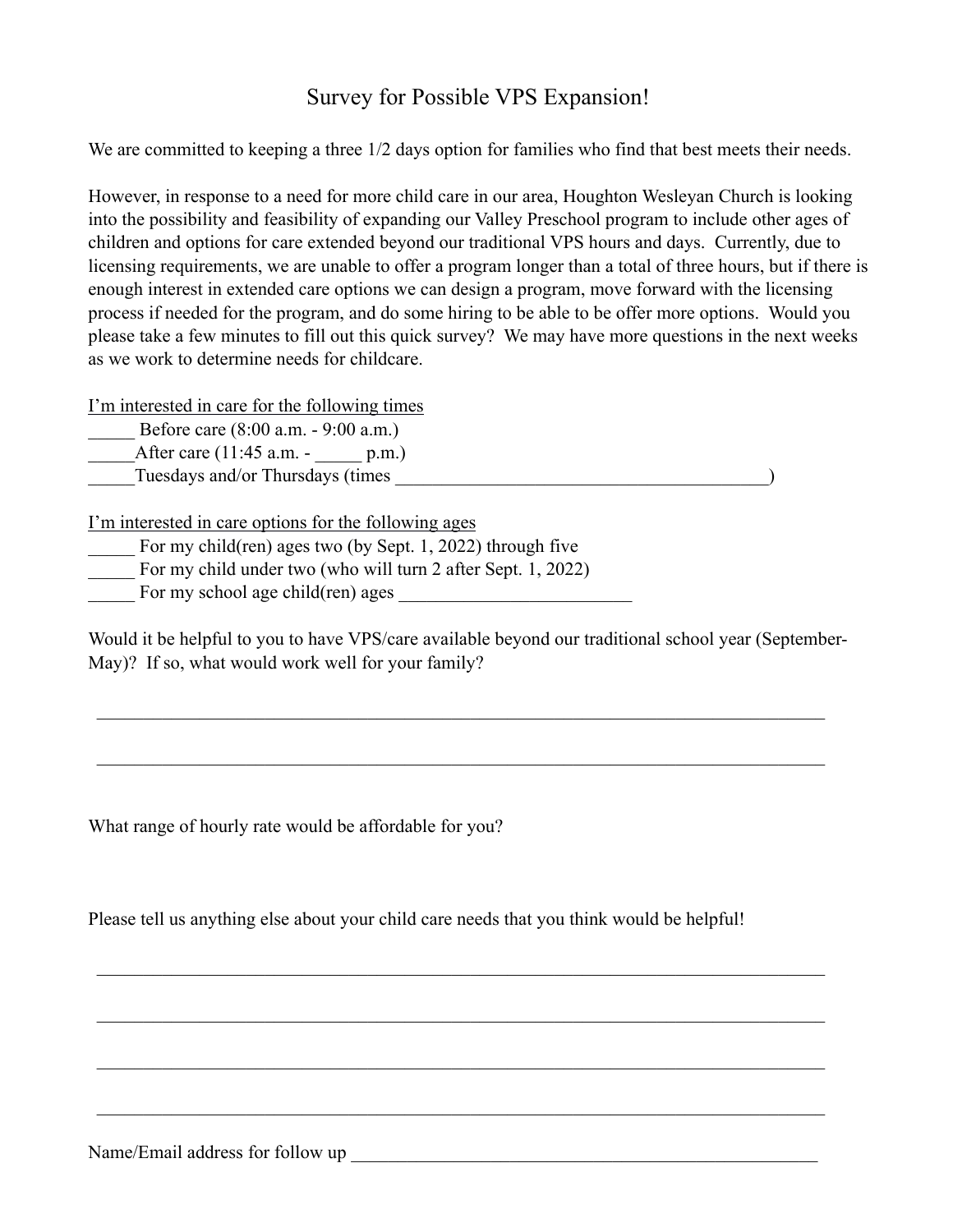# **PERMISSION SLIPS**

### **Houghton Wesleyan Church Valley Preschool Ministry, Houghton, NY, 14744**

 On this permission page you have the option of checking several boxes. The first section gives permission for local walking field trips, both formal and informal as discussed on page two. The second section has to do with giving permission for how your child's picture or video image may be used.

 As mentioned, permission slips and details for trips requiring vehicular transportation will be made available in advance of the longer trips.

|               |                               | , give advance permission for my,                                                    |
|---------------|-------------------------------|--------------------------------------------------------------------------------------|
|               | (PARENT/GUARDIAN)             |                                                                                      |
| son/daughter, |                               | , to participate in local                                                            |
|               | (PARTICIPANT)                 | walking trips with Valley Preschool during the dates: Sept. 1, 2021 to May 31, 2022. |
|               | Signature of Parent/Guardian: | Date:                                                                                |

 I recognize that Houghton Wesleyan Church and Valley Preschool use photographs and video images of activities in our publicity. Because we are serious about protecting our children, none of the children will be identified; and because we respect your concerns, we are asking for your permission to use these images in which your child might be included. We are happy to talk with you about our use of photos and videos if you have questions before filling out this section.

I hereby grant permission for photo/video images of my child to be taken and used for the following purposes:

 $\Box$  Both in-house activities and classroom projects (including bulletin boards, wall space in HWC hallways, and preschool presentations) as well as externally (private facebook groups, church website, newsletters, advertising).

 $\Box$  Only in-house activities and classroom projects (including bulletin boards, wall space in HWC hallways, and preschool presentations)

 $\Box$  I do not give permission for any photos or videos of my child to be used.

| Signature of Parent/Guardian: | Date: |
|-------------------------------|-------|
|                               |       |